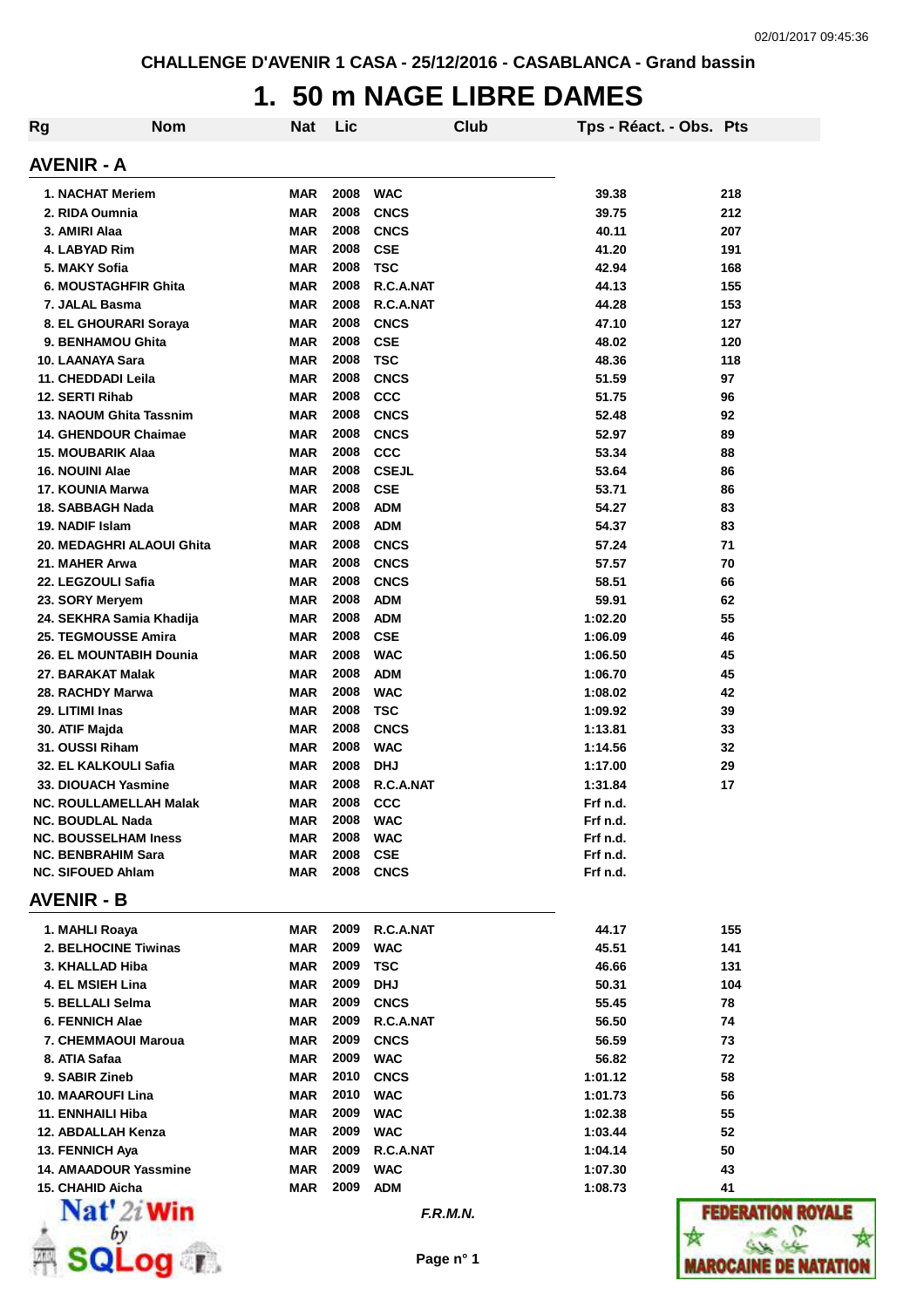## **1. 50 m NAGE LIBRE DAMES**

| Rg | <b>Nom</b>                          | <b>Nat</b> | Lic  | Club        | Tps - Réact. - Obs. Pts |    |
|----|-------------------------------------|------------|------|-------------|-------------------------|----|
|    | <b>AVENIR - B</b>                   |            |      |             |                         |    |
|    | 16. ELBROUZI Racha                  | <b>MAR</b> | 2010 | <b>TSC</b>  | 1:09.25                 | 40 |
|    | 17. ADERRAB Yasmine                 | <b>MAR</b> | 2010 | R.C.A.NAT   | 1:10.72                 | 37 |
|    | 18. SLIM Ghita                      | <b>MAR</b> | 2009 | R.C.A.NAT   | 1:12.31                 | 35 |
|    | 19. BENLAANAYA Marwa                | <b>MAR</b> | 2009 | R.C.A.NAT   | 1:14.01                 | 32 |
|    | 20. BENSALAH Yara                   | <b>MAR</b> | 2009 | <b>WAC</b>  | 1:16.03                 | 30 |
|    | 21. GHILANE EL HASSANI Fatima Zahra | <b>MAR</b> | 2010 | R.C.A.NAT   | 1:18.20                 | 27 |
|    | 22. BELHOUJI Souha                  | <b>MAR</b> | 2009 | <b>TSC</b>  | 1:22.61                 | 23 |
|    | 23. JEBRI Malak                     | <b>MAR</b> | 2010 | R.C.A.NAT   | 1:22.76                 | 23 |
|    | 24. OUALID Arij                     | <b>MAR</b> | 2010 | R.C.A.NAT   | 1:33.22                 | 16 |
|    | 25. DOUHA Fatimazahra               | <b>MAR</b> | 2010 | R.C.A.NAT   | 1:33.44                 | 16 |
|    | 26. RIDHI Fatimazahra               | <b>MAR</b> | 2009 | R.C.A.NAT   | 1:33.63                 | 16 |
|    | 27. ZAGRI Khaoula                   | <b>MAR</b> | 2009 | <b>ADM</b>  | 1:34.89                 | 15 |
|    | 28. HABBOUBI Malak                  | <b>MAR</b> | 2010 | <b>CNCS</b> | 1:38.22                 | 14 |
|    | 29. MOUCHID Kenza                   | <b>MAR</b> | 2009 | R.C.A.NAT   | 1:38.63                 | 13 |
|    | 30. CHAFKI Romayssae                | <b>MAR</b> | 2009 | R.C.A.NAT   | 1:43.84                 | 11 |
|    | 31. AICH Aya                        | <b>MAR</b> | 2010 | R.C.A.NAT   | 1:57.63                 | 8  |
|    | 32. NABIL Ines                      | <b>MAR</b> | 2010 | <b>CNCS</b> | 2:13.11                 | 5  |
|    | 33. EZZAOUINI Mariam                | <b>MAR</b> | 2009 | <b>DHJ</b>  | 2:33.38                 | 3  |
|    | <b>NC. KASSI Hajar</b>              | <b>MAR</b> | 2009 | <b>TSC</b>  | Frf n.d.                |    |
|    | <b>NC. HAIDA Rym</b>                | <b>MAR</b> | 2010 | <b>CNCS</b> | Frf n.d.                |    |
|    | <b>NC. MSALLEK Sara</b>             | <b>MAR</b> | 2009 | <b>CSE</b>  | Frf n.d.                |    |



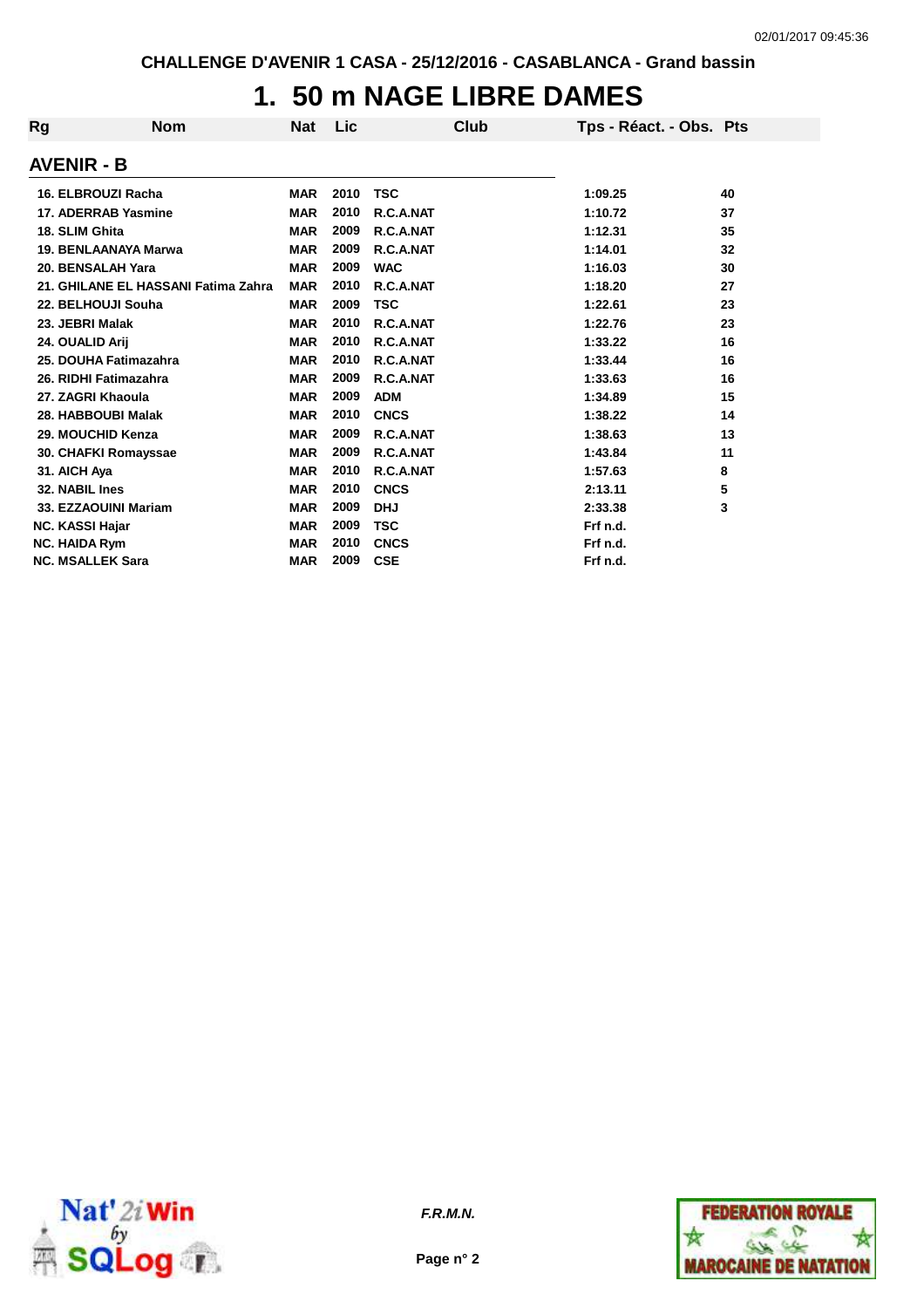#### **2. 50 m NAGE LIBRE MESSIEURS**

| Rg | <b>Nom</b>                                        | Nat                      | Lic          |                          | Club | Tps - Réact. - Obs. Pts |             |
|----|---------------------------------------------------|--------------------------|--------------|--------------------------|------|-------------------------|-------------|
|    | <b>AVENIR - A</b>                                 |                          |              |                          |      |                         |             |
|    | 1. LABHAIRI Abderrahmane                          | MAR                      | 2008         | <b>CNCS</b>              |      | 40.19                   | 140         |
|    | 1. KELLA Hamza                                    | MAR                      | 2008         | <b>ADM</b>               |      | 40.19                   | 140         |
|    | 3. LYAMANI Mohammed Rayane                        | MAR                      | 2008         | <b>WAC</b>               |      | 40.57                   | 136         |
|    | 4. MAHASSINE Zakaria                              | MAR                      | 2008         | <b>ADM</b>               |      | 41.63                   | 126         |
|    | 5. EL AZZAOUI Yahya                               | MAR                      | 2008         | <b>WAC</b>               |      | 43.09                   | 114         |
|    | 6. ESSAYEH Ilyass                                 | MAR                      | 2008         | <b>CNCS</b>              |      | 43.97                   | 107         |
|    | 7. BOUCHTI Yassine                                | MAR                      | 2008         | <b>WAC</b>               |      | 44.09                   | 106         |
|    | 8. HAMDI Soultane                                 | MAR                      | 2008         | <b>WAC</b>               |      | 44.44                   | 104         |
|    | 9. OUTHMAN Adnane                                 | MAR                      | 2008         | <b>ADM</b>               |      | 45.16                   | 99          |
|    | 10. MAAROUFI Taha                                 | MAR                      | 2008         | <b>WAC</b>               |      | 45.38                   | 97          |
|    | 11. BENADDI EI Habib                              | MAR                      | 2008         | <b>WAC</b>               |      | 46.03                   | 93          |
|    | 12. SELLEK Reda                                   | MAR                      | 2008         | <b>CNCS</b>              |      | 46.75                   | 89          |
|    | 13. AKIL Rayane                                   | MAR                      | 2008         | <b>CSEJL</b>             |      | 47.88                   | 83          |
|    | 14. BCHIRI Mohamed Amine                          | MAR                      | 2008         | <b>ADM</b>               |      | 48.32                   | 81          |
|    | <b>15. BENMAAZOUZ Elias</b>                       | MAR                      | 2008         | <b>WAC</b>               |      | 48.34                   | 80          |
|    | 16. EL AZHAR Fahd                                 | MAR                      | 2008         | <b>TSC</b>               |      | 48.72                   | 79          |
|    | 17. BYA Mehdi                                     | MAR                      | 2008         | <b>CNCS</b>              |      | 48.88                   | 78          |
|    | 18. ELALLOUCHI Abdassalam                         | MAR                      | 2008         | <b>WAC</b>               |      | 49.02                   | 77          |
|    | 19. RIFKI Badr                                    | MAR                      | 2008         | <b>CNCS</b>              |      | 51.02                   | 68          |
|    | 20. FRIKECH Adam                                  | MAR                      | 2008         | <b>CNCS</b>              |      | 51.30                   | 67          |
|    | 21. LAALJI Rayane                                 | MAR                      | 2008         | <b>TSC</b>               |      | 51.57                   | 66          |
|    | 22. LABHALLA Salah Eddine                         | MAR                      | 2008         | <b>DHJ</b>               |      | 52.22                   | 64          |
|    | 23. LAGHBIB Hatem                                 | MAR                      | 2008         | <b>WAC</b>               |      | 52.45                   | 63          |
|    | 24. KASMI Zakaria                                 | MAR                      | 2008         | R.C.A.NAT                |      | 52.53                   | 63          |
|    | 25. EL MSIEH Rayane                               | MAR                      | 2008         | <b>DHJ</b>               |      | 54.19                   | 57          |
|    | 26. ZOUBAIDI Riad                                 | MAR                      | 2008         | <b>ADM</b>               |      | 54.53                   | 56          |
|    | 27. SAOUT EL HAK Abdellah                         | MAR                      | 2008         | <b>CNCS</b>              |      | 56.63                   | 50          |
|    | 28. OUADDI Abdallah                               | MAR                      | 2008         | <b>WAC</b>               |      | 57.86                   | 47          |
|    | 29. BEKOURI Mohammed                              | MAR                      | 2008         | <b>IRT</b>               |      | 58.13                   | 46          |
|    | 30. KHIALI Saad                                   | MAR                      | 2008         | <b>CNCS</b>              |      | 58.44                   | 45          |
|    | 31. ZAKARIA Mohamed Soultane                      | MAR                      | 2008         | <b>TSC</b>               |      | 58.47                   | 45          |
|    | 32. TOURI Mohamed                                 | MAR                      | 2008         | <b>ADM</b>               |      | 59.09                   | 44          |
|    | 33. ELYOUSSOUFI Rayane                            | MAR                      | 2008         | <b>TSC</b>               |      | 59.19                   | 44          |
|    | 34. KDIDER Mohammed Amine                         | MAR                      | 2008         | R.C.A.NAT                |      | 1:00.35                 | 41          |
|    | 35. DAALOUS Adam                                  | MAR                      | 2008         | <b>CNCS</b>              |      | 1:02.14                 | 38          |
|    | 36. ELKAOUTI Mohammed                             | MAR                      | 2008         | <b>DHJ</b>               |      | 1:02.31                 | 37          |
|    | 37. CHOUAI Soulaimane                             | MAR                      | 2008         | <b>ADM</b>               |      | 1:03.45                 | 35          |
|    | 38. DAMI Mohammed Iyad                            | MAR                      | 2008         | <b>CSEJL</b>             |      | 1:05.03                 | 33          |
|    | 39. NAJID Marwane                                 | MAR                      | 2008         | <b>CSE</b>               |      | 1:08.15                 | 28          |
|    | 40. ESSADIQI Ayoub                                | MAR                      | 2008         | <b>ADM</b>               |      | 1:08.47                 | 28          |
|    |                                                   | MAR                      | 2008         | <b>ADM</b>               |      |                         | 27          |
|    | 41. MEZDAGAT Achraf                               |                          | 2008         |                          |      | 1:09.64                 |             |
|    | 42. BELAIDI Rayane<br>43. AZIZI Anas              | MAR                      |              | <b>CSE</b>               |      | 1:14.00                 | 22          |
|    |                                                   | MAR                      | 2008         | <b>TSC</b>               |      | 1:15.70                 | 21          |
|    | 44. MOSSADDIK Adam                                | MAR                      | 2008<br>2008 | <b>CNCS</b>              |      | 1:38.82                 | 9           |
|    | <b>NC. MOUBARIK Adam</b><br><b>NC. NOURI Taha</b> | <b>MAR</b><br><b>MAR</b> | 2008         | <b>CCC</b><br><b>WAC</b> |      | Frf n.d.<br>Frf n.d.    |             |
|    | <b>NC. MOUTI Karam</b>                            | MAR                      | 2008         | <b>TSC</b>               |      | Frf n.d.                |             |
|    | <b>NC. LOUCHI Adam</b>                            | MAR                      | 2008         | <b>DHJ</b>               |      | Frf n.d.                |             |
|    | <b>NC. TOUBELLA Yahya</b>                         | MAR                      | 2008         | ADM                      |      | Frf n.d.                |             |
|    | AVENIR - B                                        |                          |              |                          |      |                         |             |
|    | 1. KHOUDRI Salim                                  | MAR                      | 2009         | <b>CCC</b>               |      | 47.36                   | 86          |
|    | 2. SIFALLAH Mohamed Amine                         | MAR                      | 2009         | <b>WAC</b>               |      | 47.95                   | 82          |
|    | 3. SERHIR Abdullah Taher                          | MAR                      | 2009         | <b>CNCS</b>              |      | 49.38                   | 75          |
|    | 4. OUAKSSIM Yasser                                | MAR                      | 2009         | <b>WAC</b>               |      | 49.98                   | 73          |
|    |                                                   |                          |              |                          |      |                         |             |
|    | $\mathbf{Nat}'$ 2i Win                            |                          |              | F.R.M.N.                 |      |                         | FEDER       |
|    |                                                   |                          |              |                          |      |                         |             |
|    | $1$ i po.                                         |                          |              | Page n° 3                |      |                         |             |
|    |                                                   |                          |              |                          |      |                         | <b>TROC</b> |



**ROYALE**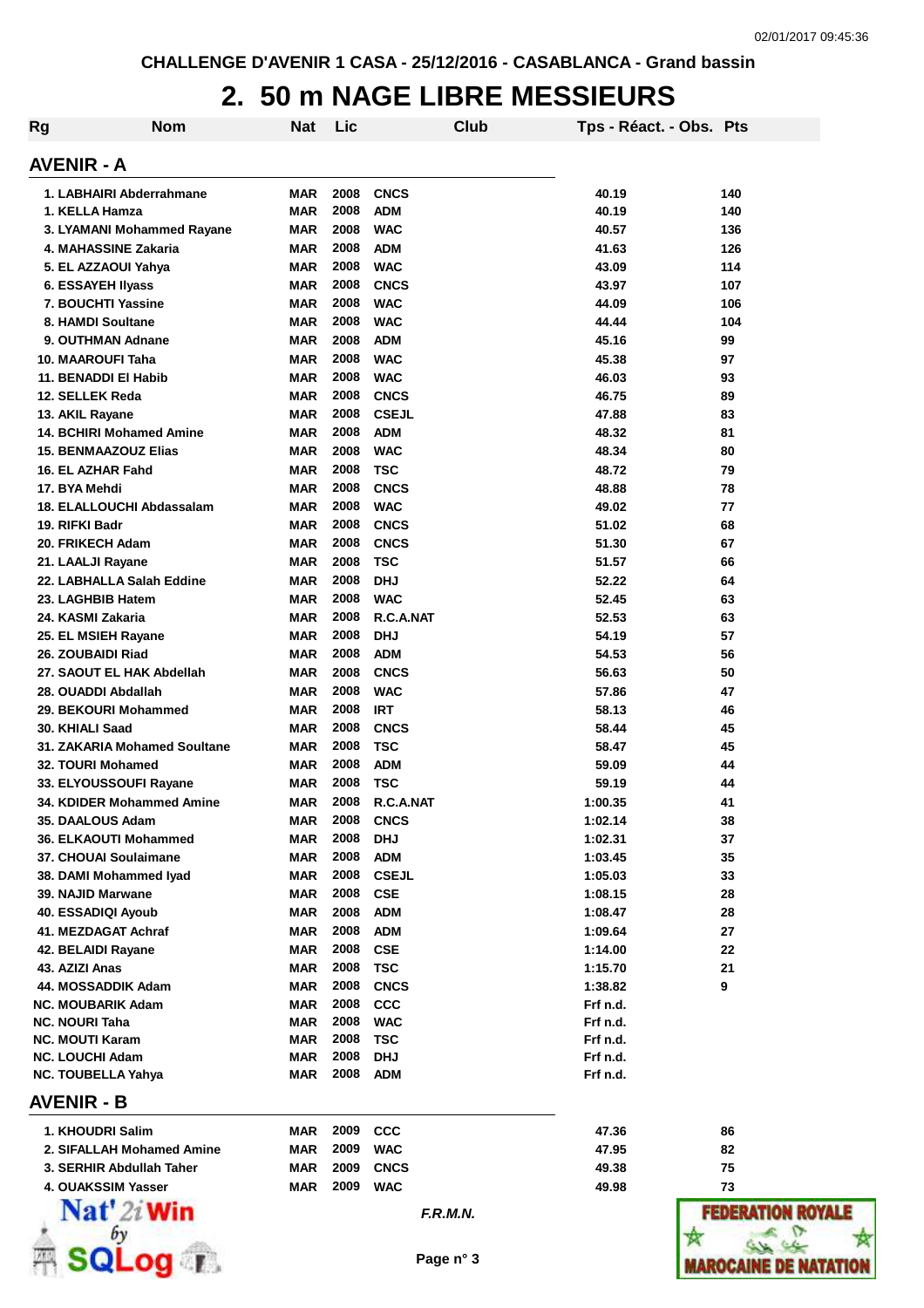## **2. 50 m NAGE LIBRE MESSIEURS**

| Rg | <b>Nom</b>                      | <b>Nat</b> | Lic  | <b>Club</b> | Tps - Réact. - Obs. Pts |    |
|----|---------------------------------|------------|------|-------------|-------------------------|----|
|    | <b>AVENIR - B</b>               |            |      |             |                         |    |
|    | 5. DAHO Mohamed Adam            | <b>MAR</b> | 2009 | <b>CNCS</b> | 52.57                   | 62 |
|    | 6. LAKRADI Ghali                | <b>MAR</b> | 2009 | <b>TSC</b>  | 54.28                   | 57 |
|    | 7. NAMLY Ahmed Ali              | <b>MAR</b> | 2010 | <b>CNCS</b> | 54.38                   | 56 |
|    | 8. CHBIHI EL WAHOUDI Ayoyb      | <b>MAR</b> | 2009 | <b>WAC</b>  | 54.47                   | 56 |
|    | 9. AFRIAD Ahmed Yassine         | <b>MAR</b> | 2009 | <b>CSE</b>  | 54.73                   | 55 |
|    | <b>10. KHOURCHECH Ayoub</b>     | <b>MAR</b> | 2009 | <b>CCC</b>  | 56.44                   | 50 |
|    | 11. CHAHI Mohamed Taha          | <b>MAR</b> | 2010 | R.C.A.NAT   | 1:00.34                 | 41 |
|    | 12. ELMESKINI Adam              | <b>MAR</b> | 2009 | <b>CNCS</b> | 1:00.53                 | 41 |
|    | 13. RACHID Mohamed Kamil        | <b>MAR</b> | 2009 | <b>ADM</b>  | 1:01.47                 | 39 |
|    | <b>14. ZOUHAIRI Adam</b>        | <b>MAR</b> | 2009 | <b>DHJ</b>  | 1:02.41                 | 37 |
|    | 15. SARS Yahya                  | <b>MAR</b> | 2009 | <b>ADM</b>  | 1:04.75                 | 33 |
|    | 16. KETTANI Mohammed Ziad       | <b>MAR</b> | 2009 | <b>DHJ</b>  | 1:05.02                 | 33 |
|    | 17. STATI Rayane                | <b>MAR</b> | 2010 | <b>ADM</b>  | 1:06.20                 | 31 |
|    | 18. RADELLAH Yahya              | <b>MAR</b> | 2010 | <b>CNCS</b> | 1:06.65                 | 30 |
|    | 19. ADABJI Mehdi                | <b>MAR</b> | 2009 | <b>WAC</b>  | 1:06.81                 | 30 |
|    | 20. M'GHARI Ryad Yahia          | <b>MAR</b> | 2010 | <b>DHJ</b>  | 1:07.22                 | 30 |
|    | 21. EN NAAMANI Mohamed          | <b>MAR</b> | 2009 | <b>CSE</b>  | 1:08.27                 | 28 |
|    | 22. SENTISSI Mohamed Taha       | <b>MAR</b> | 2010 | <b>WAC</b>  | 1:11.84                 | 24 |
|    | 23. NAJAH Sami                  | <b>MAR</b> | 2010 | <b>CNCS</b> | 1:14.23                 | 22 |
|    | 24. ELKAHLAOUI Nizar            | <b>MAR</b> | 2009 | <b>WAC</b>  | 1:21.78                 | 16 |
|    | 25. BACHI Mohamed Amine         | <b>MAR</b> | 2009 | <b>TSC</b>  | 1:22.55                 | 16 |
|    | 26. QUARMOUCHI Mustapha         | <b>MAR</b> | 2009 | <b>ADM</b>  | 1:23.58                 | 15 |
|    | 27. BELAIDI Adnane              | <b>MAR</b> | 2010 | <b>CSE</b>  | 1:29.00                 | 12 |
|    | <b>NC. BOUAYADI Elmehdi</b>     | <b>MAR</b> | 2009 | <b>TSC</b>  | Frf n.d.                |    |
|    | <b>NC. CASTERS Ilyas</b>        | <b>MAR</b> | 2009 | R.C.A.NAT   | Frf n.d.                |    |
|    | <b>NC. ALAOUI BALGHITI Anas</b> | <b>MAR</b> | 2009 | <b>ADM</b>  | Frf n.d.                |    |
|    | <b>NC. NACHIT Mohamed Ilyas</b> | <b>MAR</b> | 2009 | <b>ADM</b>  | Frf n.d.                |    |



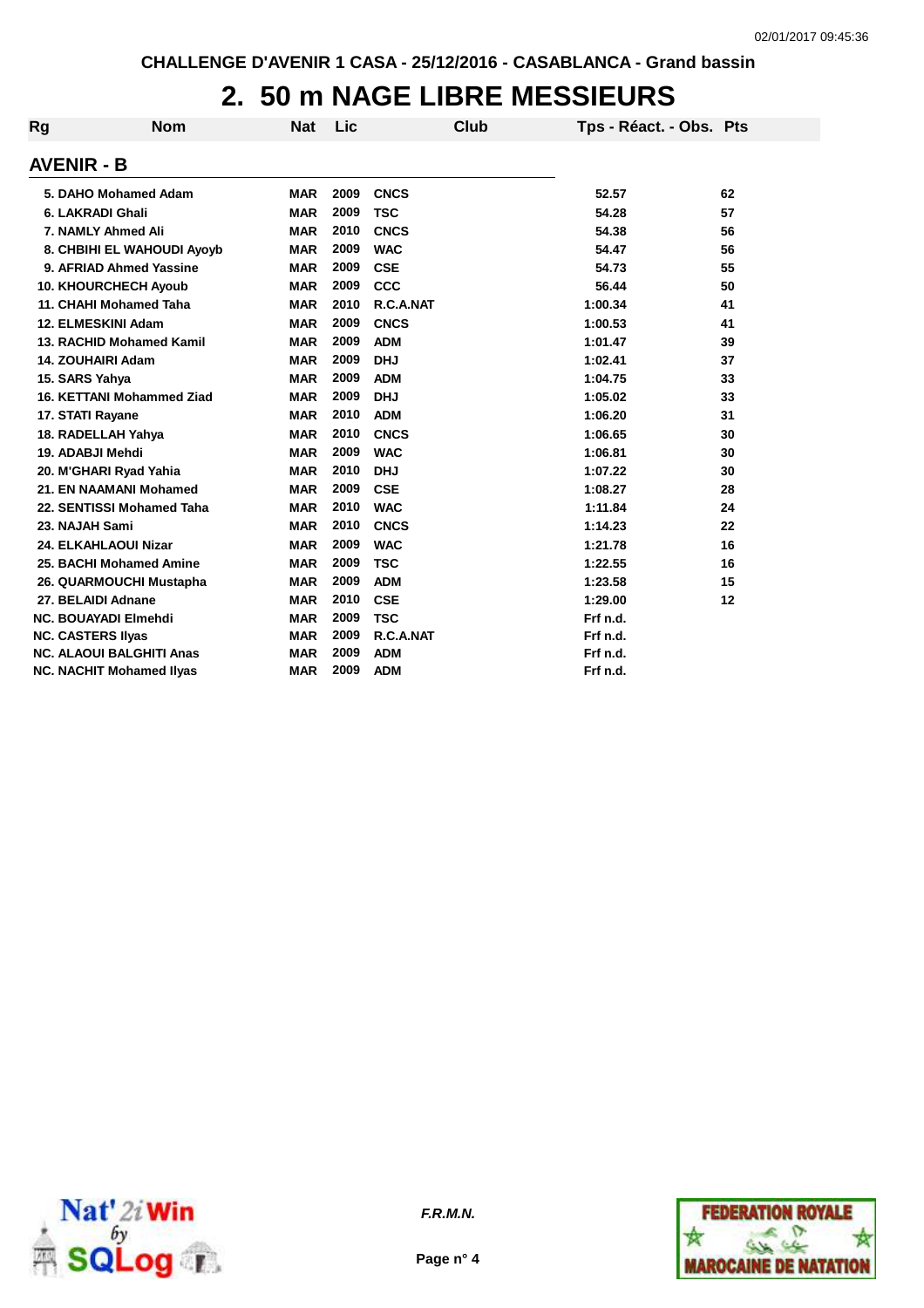**CHALLENGE D'AVENIR 1 CASA - 25/12/2016 - CASABLANCA - Grand bassin**

# **3. 50 m DOS DAMES**

| <b>Rg</b> | <b>Nom</b>                                          | Nat                      | Lic          | Club                    | Tps - Réact. - Obs. Pts |              |
|-----------|-----------------------------------------------------|--------------------------|--------------|-------------------------|-------------------------|--------------|
|           | <b>AVENIR - A</b>                                   |                          |              |                         |                         |              |
|           | 1. MAKY Sofia                                       | <b>MAR</b>               | 2008         | TSC                     | 51.57                   | 144          |
|           | 1. DEFAA Zineb                                      | <b>MAR</b>               | 2008         | R.C.A.NAT               | 51.57                   | 144          |
|           | 3. AMIRI Alaa                                       | <b>MAR</b>               | 2008         | <b>CNCS</b>             | 53.07                   | 132          |
|           | 4. LABYAD Rim                                       | <b>MAR</b>               | 2008         | <b>CSE</b>              | 54.49                   | 122          |
|           | 5. SERTI Rihab                                      | <b>MAR</b>               | 2008         | CCC                     | 55.63                   | 115          |
|           | 6. BAHI Diaa                                        | <b>MAR</b>               | 2008         | R.C.A.NAT               | 55.84                   | 113          |
|           | 7. LAANAYA Sara                                     | <b>MAR</b>               | 2008         | <b>TSC</b>              | 1:00.80                 | 88           |
|           | 8. EL GHOURARI Soraya                               | <b>MAR</b>               | 2008         | <b>CNCS</b>             | 1:00.84                 | 88           |
|           | 9. MOUSTAGHFIR Ghita                                | <b>MAR</b>               | 2008         | R.C.A.NAT               | 1:01.25                 | 86           |
|           | <b>10. DINOURI Malak</b>                            | <b>MAR</b>               | 2008         | R.C.A.NAT               | 1:01.68                 | 84           |
|           | 11. CHEDDADI Leila                                  | <b>MAR</b>               | 2008         | <b>CNCS</b>             | 1:02.42                 | 81           |
|           | 12. LEGZOULI Safia                                  | <b>MAR</b>               | 2008         | <b>CNCS</b>             | 1:03.11                 | 78           |
|           | <b>13. BENHAMOU Ghita</b>                           | <b>MAR</b>               | 2008         | <b>CSE</b>              | 1:04.89                 | 72           |
|           | 14. RAJI Imane                                      | <b>MAR</b>               | 2008         | R.C.A.NAT               | 1:06.10                 | 68           |
|           | 15. NADIF Islam                                     | <b>MAR</b>               | 2008         | <b>ADM</b>              | 1:06.82                 | 66           |
|           | 16. KOUNIA Marwa                                    | <b>MAR</b>               | 2008         | <b>CSE</b>              | 1:08.67                 | 61           |
|           | 17. SAROUF Sofia                                    | <b>MAR</b>               | 2008         | R.C.A.NAT               | 1:08.70                 | 61           |
|           | 18. SORY Meryem                                     | <b>MAR</b>               | 2008         | <b>ADM</b>              | 1:08.97                 | 60           |
|           | <b>19. MEDAGHRI ALAOUI Ghita</b>                    | <b>MAR</b>               | 2008         | <b>CNCS</b>             | 1:15.48                 | 46           |
|           | <b>20. TEGMOUSSE Amira</b>                          | <b>MAR</b>               | 2008         | <b>CSE</b>              | 1:17.38                 | 42           |
|           | 21. SABBAGH Nada                                    | <b>MAR</b>               | 2008         | <b>ADM</b>              | 1:17.80                 | 42           |
|           | 22. SEKHRA Samia Khadija                            | <b>MAR</b>               | 2008         | <b>ADM</b>              | 1:18.69                 | 40           |
|           | 23. LITIMI Inas                                     | <b>MAR</b>               | 2008         | <b>TSC</b>              | 1:20.65                 | 37           |
|           | 24. BARAKAT Malak                                   | <b>MAR</b>               | 2008         | <b>ADM</b>              | 1:25.78                 | 31           |
|           | 25. MOUBARIK Alaa                                   | <b>MAR</b>               | 2008         | <b>CCC</b>              | 1:26.34                 | 30           |
|           | 26. BOUCHRIF Yasmine                                | <b>MAR</b>               | 2008         | R.C.A.NAT               | 1:27.37                 | 29           |
|           | 26. RACHDY Marwa                                    | <b>MAR</b>               | 2008         | <b>WAC</b>              | 1:27.37                 | 29           |
|           | 28. EL MOUNTABIH Dounia                             | <b>MAR</b>               | 2008         | <b>WAC</b>              | 1:28.06                 | 29           |
|           | 29. JOUNAID Marwa                                   | <b>MAR</b>               | 2008         | R.C.A.NAT               | 1:40.16                 | 19           |
|           | <b>30. DIOUACH Yasmine</b>                          | MAR                      | 2008         | R.C.A.NAT               | 1:43.78                 | 17           |
|           | NC. ROULLAMELLAH Malak                              | MAR                      | 2008         | <b>CCC</b>              | Frf n.d.                |              |
|           | NC. BOUDLAL Nada                                    | <b>MAR</b>               | 2008         | <b>WAC</b>              | Frf n.d.                |              |
|           | <b>NC. BOUSSELHAM Iness</b>                         | <b>MAR</b>               | 2008         | <b>WAC</b>              | Frf n.d.                |              |
|           | <b>NC. MAHIR Yasmine</b><br><b>NC. METRI Meriem</b> | MAR<br>MAR               | 2008<br>2008 | R.C.A.NAT               | Frf n.d.<br>Frf n.d.    |              |
|           | <b>NC. BENBRAHIM Sara</b>                           | <b>MAR</b>               | 2008         | R.C.A.NAT<br><b>CSE</b> | Frf n.d.                |              |
|           | <b>NC. OUSSI Riham</b>                              | <b>MAR</b>               | 2008         | <b>WAC</b>              | Disqual.                | 0            |
|           | <b>NC. EL KALKOULI Safia</b>                        | MAR                      | 2008         | <b>DHJ</b>              | Disqual.                | 0            |
|           | <b>AVENIR - B</b>                                   |                          |              |                         |                         |              |
|           |                                                     |                          |              |                         |                         |              |
|           | 1. MAHLI Roaya<br>2. BELHOCINE Tiwinas              | <b>MAR</b>               | 2009<br>2009 | R.C.A.NAT               | 55.91                   | 113          |
|           |                                                     | <b>MAR</b><br><b>MAR</b> | 2009         | <b>WAC</b>              | 55.98                   | 112          |
|           | 3. EL MSIEH Lina                                    |                          | 2009         | <b>DHJ</b>              | 1:01.20                 | 86<br>84     |
|           | 4. CHEMMAOUI Maroua                                 | <b>MAR</b>               | 2009         | <b>CNCS</b>             | 1:01.59                 |              |
|           | 5. KHALLAD Hiba<br>6. BELLALI Selma                 | <b>MAR</b>               | 2009         | <b>TSC</b>              | 1:05.19                 | 71<br>69     |
|           | 7. AMAADOUR Yassmine                                | <b>MAR</b>               | 2009         | <b>CNCS</b>             | 1:05.67                 | 47           |
|           | 8. SLIM Ghita                                       | <b>MAR</b><br><b>MAR</b> | 2009         | <b>WAC</b><br>R.C.A.NAT | 1:14.56                 | 47           |
|           | 9. ADERRAB Yasmine                                  | <b>MAR</b>               | 2010         | R.C.A.NAT               | 1:14.64<br>1:16.50      | 44           |
|           | 10. ATIA Safaa                                      | <b>MAR</b>               | 2009         | <b>WAC</b>              | 1:16.56                 | 44           |
|           | 11. KASSI Hajar                                     | <b>MAR</b>               | 2009         | <b>TSC</b>              | 1:16.94                 | 43           |
|           | 12. ABDALLAH Kenza                                  | <b>MAR</b>               | 2009         | <b>WAC</b>              | 1:20.65                 | 37           |
|           | 13. OUALID Arij                                     | <b>MAR</b>               | 2010         | R.C.A.NAT               | 1:24.69                 | 32           |
|           | 14. KOKODIL Farah                                   | <b>MAR</b>               | 2010         | R.C.A.NAT               | 1:31.63                 | 25           |
|           | 15. SABIR Zineb                                     | <b>MAR</b>               | 2010         | <b>CNCS</b>             | 1:36.13                 | 22           |
|           | $\mathbf{Nat}'$ 2i Win                              |                          |              | F.R.M.N.                |                         | FEDERATIO    |
|           | bν                                                  |                          |              |                         |                         |              |
|           |                                                     |                          |              |                         |                         |              |
|           | SQLog r                                             |                          |              | Page n° 5               |                         | WAROCAINE DE |

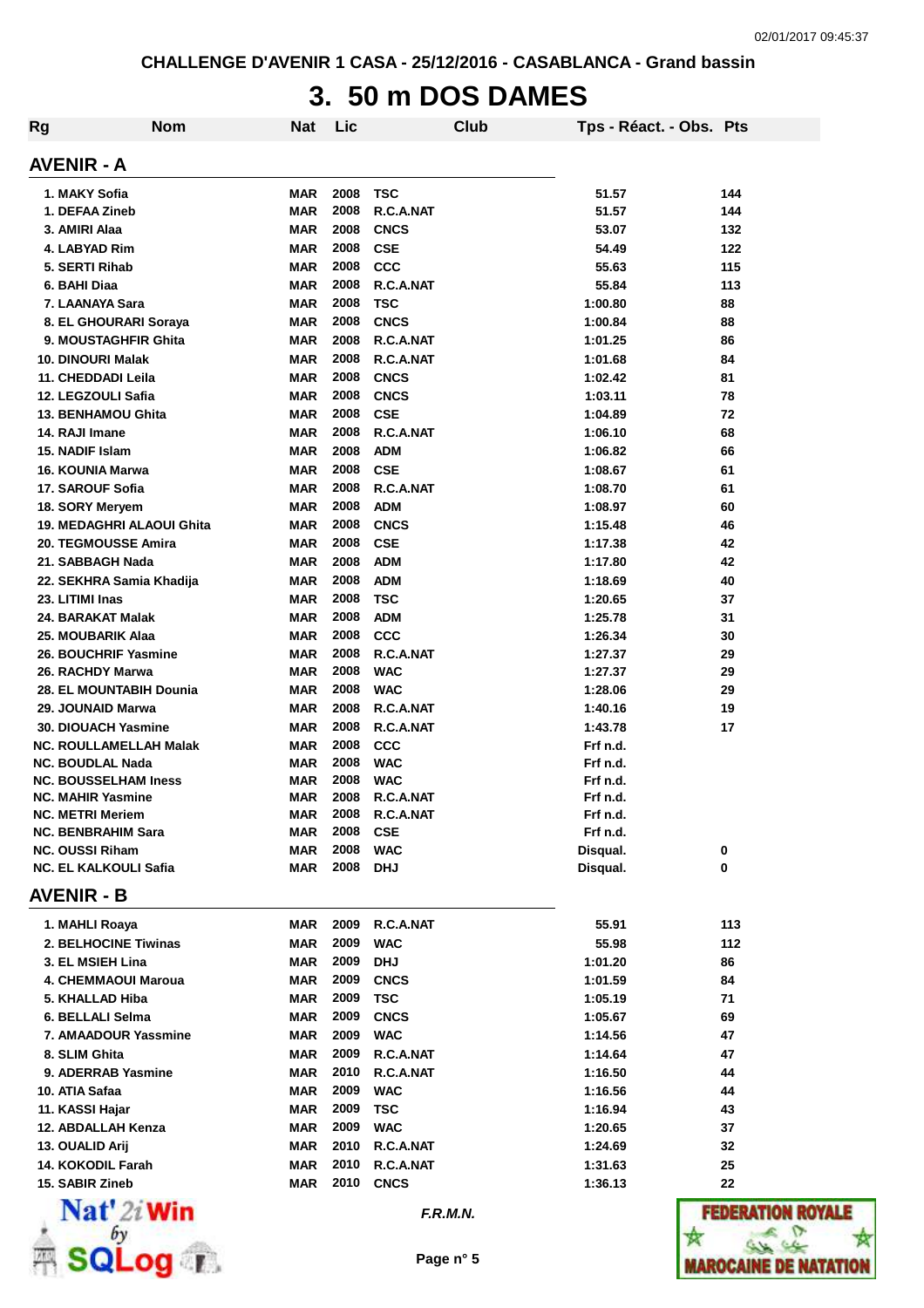## **3. 50 m DOS DAMES**

| Rg                          | <b>Nom</b> | <b>Nat</b> | Lic  | Club        | Tps - Réact. - Obs. Pts |    |
|-----------------------------|------------|------------|------|-------------|-------------------------|----|
| <b>AVENIR - B</b>           |            |            |      |             |                         |    |
| 16. ELBROUZI Racha          |            | <b>MAR</b> | 2010 | <b>TSC</b>  | 1:39.03                 | 20 |
| 17. BELHOUJI Souha          |            | <b>MAR</b> | 2009 | <b>TSC</b>  | 1:40.42                 | 19 |
| <b>18. EZZAOUINI Mariam</b> |            | <b>MAR</b> | 2009 | <b>DHJ</b>  | 1:48.94                 | 15 |
| 19. ZAGRI Khaoula           |            | <b>MAR</b> | 2009 | <b>ADM</b>  | 1:50.84                 | 14 |
| 20. JEBRI Malak             |            | <b>MAR</b> | 2010 | R.C.A.NAT   | 1:54.72                 | 13 |
| <b>NC. MAAROUFI Lina</b>    |            | <b>MAR</b> | 2010 | <b>WAC</b>  | Frf n.d.                |    |
| <b>NC. HABBOUBI Malak</b>   |            | <b>MAR</b> | 2010 | <b>CNCS</b> | Frf n.d.                |    |
| <b>NC. MSALLEK Sara</b>     |            | <b>MAR</b> | 2009 | <b>CSE</b>  | Frf n.d.                |    |
| <b>NC. BENSALAH Yara</b>    |            | <b>MAR</b> | 2009 | <b>WAC</b>  | Disqual.                | 0  |
| <b>NC. ENNHAILI Hiba</b>    |            | <b>MAR</b> | 2009 | <b>WAC</b>  | Disqual.                | 0  |
| <b>NC. NABIL Ines</b>       |            | <b>MAR</b> | 2010 | <b>CNCS</b> | Disqual.                | 0  |
| NC. DOUHA Fatimazahra       |            | <b>MAR</b> | 2010 | R.C.A.NAT   | Disqual.                | 0  |
| <b>NC. CHAHID Aicha</b>     |            | <b>MAR</b> | 2009 | <b>ADM</b>  | Disqual.                | 0  |



**Page n° 6**

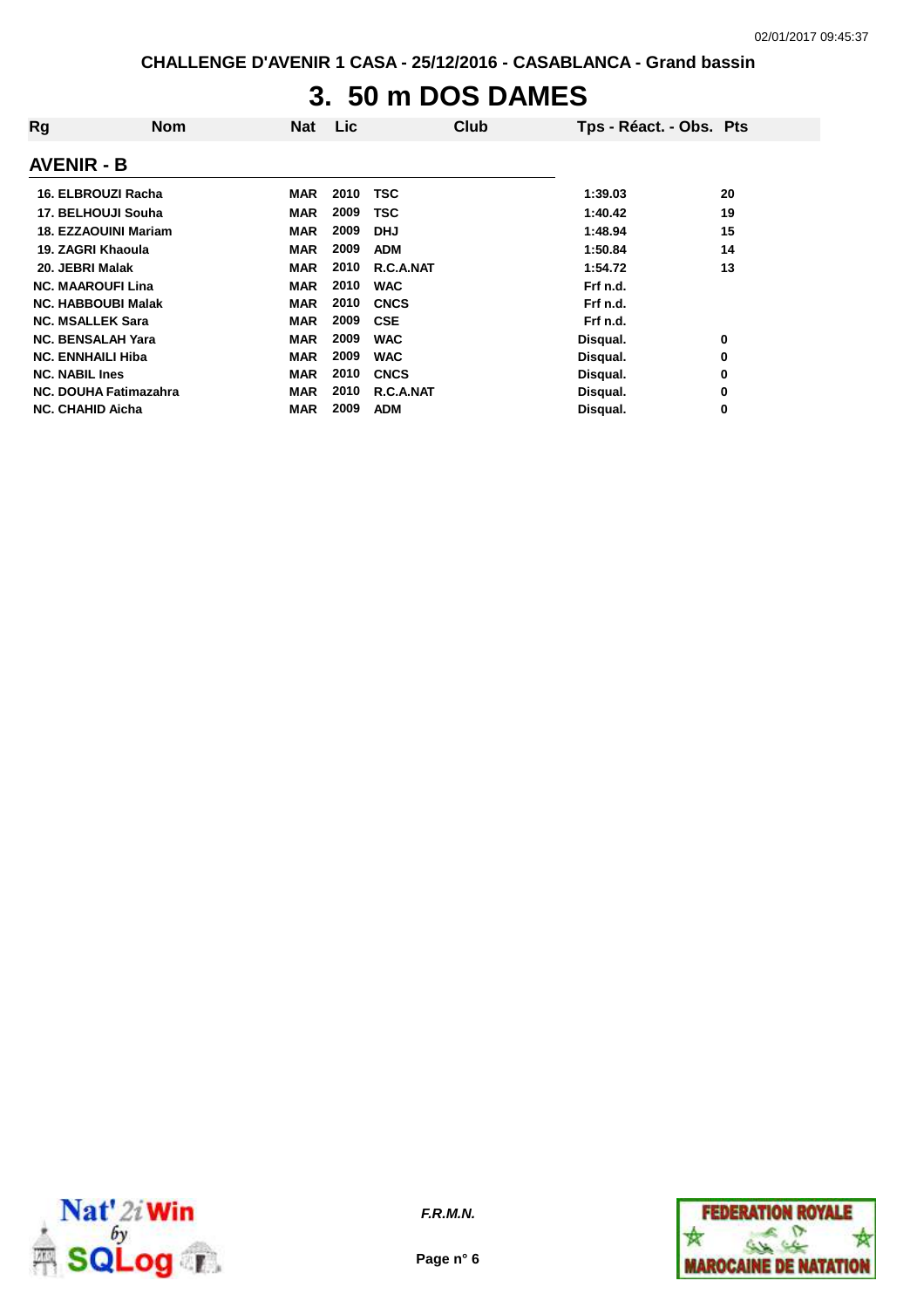#### **4. 50 m DOS MESSIEURS**

| Rg | <b>Nom</b>                                     | Nat                      | Lic          | Club                      | Tps - Réact. - Obs. Pts |              |
|----|------------------------------------------------|--------------------------|--------------|---------------------------|-------------------------|--------------|
|    | <b>AVENIR - A</b>                              |                          |              |                           |                         |              |
|    | 1. HAJOUANE Mohamed Ayoub                      | <b>MAR</b>               | 2008         | R.C.A.NAT                 | 46.52                   | 138          |
|    | 2. EDDARI Ahmed Arrayane                       | <b>MAR</b>               | 2008         | R.C.A.NAT                 | 49.16                   | 116          |
|    | 3. EL AZZAOUI Yahya                            | <b>MAR</b>               | 2008         | <b>WAC</b>                | 51.16                   | 103          |
|    | 4. MAHASSINE Zakaria                           | <b>MAR</b>               | 2008         | <b>ADM</b>                | 51.62                   | 101          |
|    | 5. LYAMANI Mohammed Rayane                     | <b>MAR</b>               | 2008         | <b>WAC</b>                | 53.25                   | 92           |
|    | 6. BYA Mehdi                                   | <b>MAR</b>               | 2008         | <b>CNCS</b>               | 57.36                   | 73           |
|    | 7. HAMDI Soultane                              | <b>MAR</b>               | 2008         | <b>WAC</b>                | 59.09                   | 67           |
|    | 8. SELLEK Reda                                 | <b>MAR</b>               | 2008         | <b>CNCS</b>               | 59.44                   | 66           |
|    | 9. MAAROUFI Taha                               | <b>MAR</b>               | 2008         | <b>WAC</b>                | 1:00.13                 | 63           |
|    | 10. KELLA Hamza                                | <b>MAR</b>               | 2008         | <b>ADM</b>                | 1:00.55                 | 62           |
|    | 11. RIFKI Badr                                 | <b>MAR</b>               | 2008         | <b>CNCS</b>               | 1:00.86                 | 61           |
|    | 12. BENADDI EI Habib                           | <b>MAR</b>               | 2008         | <b>WAC</b>                | 1:01.47                 | 59           |
|    | 13. FRIKECH Adam<br><b>14. BOUCHTI Yassine</b> | <b>MAR</b><br><b>MAR</b> | 2008<br>2008 | <b>CNCS</b><br><b>WAC</b> | 1:01.69<br>1:02.06      | 59<br>58     |
|    | 15. LAALJI Rayane                              | <b>MAR</b>               | 2008         | <b>TSC</b>                | 1:02.80                 | 56           |
|    | <b>16. BENMAAZOUZ Elias</b>                    | <b>MAR</b>               | 2008         | <b>WAC</b>                | 1:03.04                 | 55           |
|    | 17. EL AZHAR Fahd                              | <b>MAR</b>               | 2008         | <b>TSC</b>                | 1:03.72                 | 53           |
|    | 18. LABHALLA Salah Eddine                      | <b>MAR</b>               | 2008         | <b>DHJ</b>                | 1:04.44                 | 51           |
|    | 19. ELAZHARI Abdelhadi                         | <b>MAR</b>               | 2008         | <b>CNCS</b>               | 1:06.83                 | 46           |
|    | 20. ZOUBAIDI Riad                              | <b>MAR</b>               | 2008         | <b>ADM</b>                | 1:07.78                 | 44           |
|    | 21. EL MSIEH Rayane                            | <b>MAR</b>               | 2008         | <b>DHJ</b>                | 1:07.80                 | 44           |
|    | 22. BCHIRI Mohamed Amine                       | <b>MAR</b>               | 2008         | <b>ADM</b>                | 1:10.52                 | 39           |
|    | 23. OUTHMAN Adnane                             | <b>MAR</b>               | 2008         | <b>ADM</b>                | 1:10.53                 | 39           |
|    | 24. SAOUT EL HAK Abdellah                      | <b>MAR</b>               | 2008         | <b>CNCS</b>               | 1:14.80                 | 33           |
|    | 25. ELKAOUTI Mohammed                          | <b>MAR</b>               | 2008         | <b>DHJ</b>                | 1:15.60                 | 32           |
|    | 26. ELALLOUCHI Abdassalam                      | <b>MAR</b>               | 2008         | <b>WAC</b>                | 1:15.72                 | 32           |
|    | 27. DAMI Mohammed Iyad                         | <b>MAR</b>               | 2008         | <b>CSEJL</b>              | 1:16.13                 | 31           |
|    | 28. LAGHBIB Hatem                              | <b>MAR</b>               | 2008         | <b>WAC</b>                | 1:17.09                 | 30           |
|    | 29. CHOUAI Soulaimane                          | <b>MAR</b>               | 2008         | <b>ADM</b>                | 1:18.42                 | 28           |
|    | <b>30. TOURI Mohamed</b>                       | <b>MAR</b>               | 2008         | <b>ADM</b>                | 1:20.13                 | 27           |
|    | 31. KHIALI Saad                                | <b>MAR</b>               | 2008         | <b>CNCS</b>               | 1:21.78                 | 25           |
|    | 32. BENLAANAYA Omar                            | <b>MAR</b>               | 2008         | R.C.A.NAT                 | 1:21.97                 | 25           |
|    | 33. OUADDI Abdallah                            | <b>MAR</b>               | 2008         | <b>WAC</b>                | 1:22.00                 | 25           |
|    | 34. BELMOUADDINE Hamza                         | <b>MAR</b>               | 2008         | R.C.A.NAT                 | 1:22.10                 | 25           |
|    | <b>35. NAJID Marwane</b><br>36. AZIZI Anas     | <b>MAR</b><br><b>MAR</b> | 2008<br>2008 | <b>CSE</b><br><b>TSC</b>  | 1:22.91<br>1:23.18      | 24<br>24     |
|    | 37. BELAIDI Rayane                             | <b>MAR</b>               | 2008         | <b>CSE</b>                | 1:24.02                 | 23           |
|    | 38. MEZDAGAT Achraf                            | <b>MAR</b>               | 2008         | <b>ADM</b>                | 1:24.11                 | 23           |
|    | 39. ESSADIQI Ayoub                             | <b>MAR</b>               | 2008         | <b>ADM</b>                | 1:35.54                 | 15           |
|    | <b>NC. MOUBARIK Adam</b>                       | <b>MAR</b>               | 2008         | <b>CCC</b>                | Frf n.d.                |              |
|    | <b>NC. NOURI Taha</b>                          | <b>MAR</b>               | 2008         | <b>WAC</b>                | Frf n.d.                |              |
|    | <b>NC. MOUTI Karam</b>                         | <b>MAR</b>               | 2008         | <b>TSC</b>                | Frf n.d.                |              |
|    | NC. ZAKARIA Mohamed Soultane                   | <b>MAR</b>               | 2008         | <b>TSC</b>                | Frf n.d.                |              |
|    | <b>NC. BENAMGHAR Reda</b>                      | <b>MAR</b>               | 2008         | <b>CNCS</b>               | Frf n.d.                |              |
|    | <b>NC. LOUCHI Adam</b>                         | <b>MAR</b>               | 2008         | <b>DHJ</b>                | Frf n.d.                |              |
|    | NC. TOUBELLA Yahya                             | <b>MAR</b>               | 2008         | <b>ADM</b>                | Frf n.d.                |              |
|    | <b>NC. ELYOUSSOUFI Rayane</b>                  | <b>MAR</b>               | 2008         | TSC                       | Disqual.                | 0            |
|    | <b>AVENIR - B</b>                              |                          |              |                           |                         |              |
|    | 1. EZZIDI Yasser                               | <b>MAR</b>               | 2009         | R.C.A.NAT                 | 51.32                   | 102          |
|    | 2. SERHIR Abdullah Taher                       | <b>MAR</b>               | 2009         | <b>CNCS</b>               | 58.50                   | 69           |
|    | 3. DAHO Mohamed Adam                           | <b>MAR</b>               | 2009         | <b>CNCS</b>               | 58.58                   | 69           |
|    | 4. SIFALLAH Mohamed Amine                      | <b>MAR</b>               | 2009         | <b>WAC</b>                | 1:03.06                 | 55           |
|    | 5. ESSADEQ Mohammed                            | <b>MAR</b>               | 2009         | <b>CNCS</b>               | 1:03.92                 | 53           |
|    | 6. RACHID Mohamed Kamil                        | <b>MAR</b>               | 2009         | <b>ADM</b>                | 1:04.03                 | 52           |
|    | Nat' 2i Win                                    |                          |              | F.R.M.N.                  |                         | <b>FEDER</b> |
|    |                                                |                          |              | Page n° 7                 |                         | WAROCAINE DE |

**ROYAL F**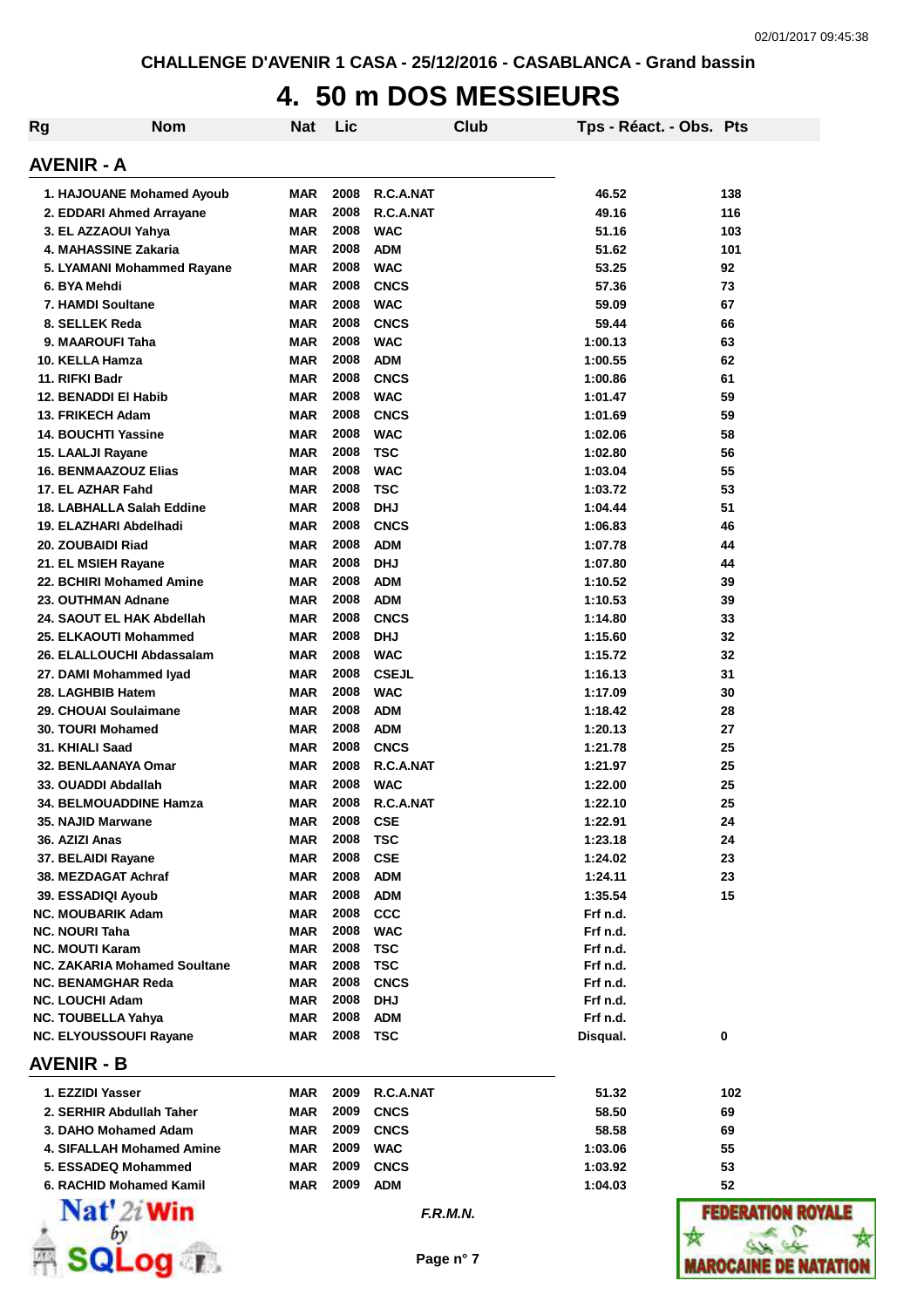## **4. 50 m DOS MESSIEURS**

| Rg                       | <b>Nom</b>                         | <b>Nat</b> | Lic  | Club        | Tps - Réact. - Obs. Pts |                |
|--------------------------|------------------------------------|------------|------|-------------|-------------------------|----------------|
| <b>AVENIR - B</b>        |                                    |            |      |             |                         |                |
|                          | 7. KOKODIL Anwar                   | <b>MAR</b> | 2009 | R.C.A.NAT   | 1:04.52                 | 51             |
|                          | 8. LAKRADI Ghali                   | <b>MAR</b> | 2009 | <b>TSC</b>  | 1:05.13                 | 50             |
|                          | 9. NAMLY Ahmed Ali                 | <b>MAR</b> | 2010 | <b>CNCS</b> | 1:05.84                 | 48             |
|                          | 10. KHOUDRI Salim                  | <b>MAR</b> | 2009 | CCC         | 1:10.21                 | 40             |
| 11. SARS Yahya           |                                    | <b>MAR</b> | 2009 | <b>ADM</b>  | 1:11.16                 | 38             |
|                          | 12. OUAKSSIM Yasser                | <b>MAR</b> | 2009 | <b>WAC</b>  | 1:13.00                 | 35             |
|                          | 13. AFRIAD Ahmed Yassine           | <b>MAR</b> | 2009 | <b>CSE</b>  | 1:14.38                 | 33             |
|                          | <b>14. CHBIHI EL WAHOUDI Avoyb</b> | <b>MAR</b> | 2009 | <b>WAC</b>  | 1:16.28                 | 31             |
|                          | <b>15. EN NAAMANI Mohamed</b>      | <b>MAR</b> | 2009 | <b>CSE</b>  | 1:17.25                 | 30             |
|                          | <b>16. KHOURCHECH Ayoub</b>        | <b>MAR</b> | 2009 | <b>CCC</b>  | 1:17.76                 | 29             |
|                          | 17. KETTANI Mohammed Ziad          | <b>MAR</b> | 2009 | <b>DHJ</b>  | 1:18.45                 | 28             |
|                          | 18. M'GHARI Ryad Yahia             | <b>MAR</b> | 2010 | <b>DHJ</b>  | 1:19.72                 | 27             |
| 19. LOUZI Hamza          |                                    | <b>MAR</b> | 2009 | R.C.A.NAT   | 1:21.17                 | 25             |
| 20. STATI Rayane         |                                    | <b>MAR</b> | 2010 | <b>ADM</b>  | 1:28.27                 | 20             |
|                          | 21. ELKAHLAOUI Nizar               | <b>MAR</b> | 2009 | <b>WAC</b>  | 1:31.08                 | 18             |
| 22. ADABJI Mehdi         |                                    | <b>MAR</b> | 2009 | <b>WAC</b>  | 1:32.94                 | 17             |
|                          | 23. SENTISSI Mohamed Taha          | <b>MAR</b> | 2010 | <b>WAC</b>  | 1:35.23                 | 16             |
|                          | 24. RADELLAH Yahya                 | <b>MAR</b> | 2010 | <b>CNCS</b> | 1:35.40                 | 16             |
| 25. NAJAH Sami           |                                    | <b>MAR</b> | 2010 | <b>CNCS</b> | 1:49.13                 | 10             |
|                          | 26. BELAIDI Adnane                 | <b>MAR</b> | 2010 | <b>CSE</b>  | 2:03.43                 | $\overline{7}$ |
|                          | <b>NC. BACHI Mohamed Amine</b>     | <b>MAR</b> | 2009 | <b>TSC</b>  | Frf n.d.                |                |
|                          | <b>NC. BOUAYADI Elmehdi</b>        | <b>MAR</b> | 2009 | <b>TSC</b>  | Frf n.d.                |                |
|                          | <b>NC. ALAOUI BALGHITI Anas</b>    | <b>MAR</b> | 2009 | <b>ADM</b>  | Frf n.d.                |                |
|                          | <b>NC. NACHIT Mohamed Ilyas</b>    | <b>MAR</b> | 2009 | <b>ADM</b>  | Frf n.d.                |                |
| <b>NC. ZOUHAIRI Adam</b> |                                    | <b>MAR</b> | 2009 | <b>DHJ</b>  | Disqual.                | 0              |
|                          | <b>NC. QUARMOUCHI Mustapha</b>     | <b>MAR</b> | 2009 | <b>ADM</b>  | Disqual.                | 0              |



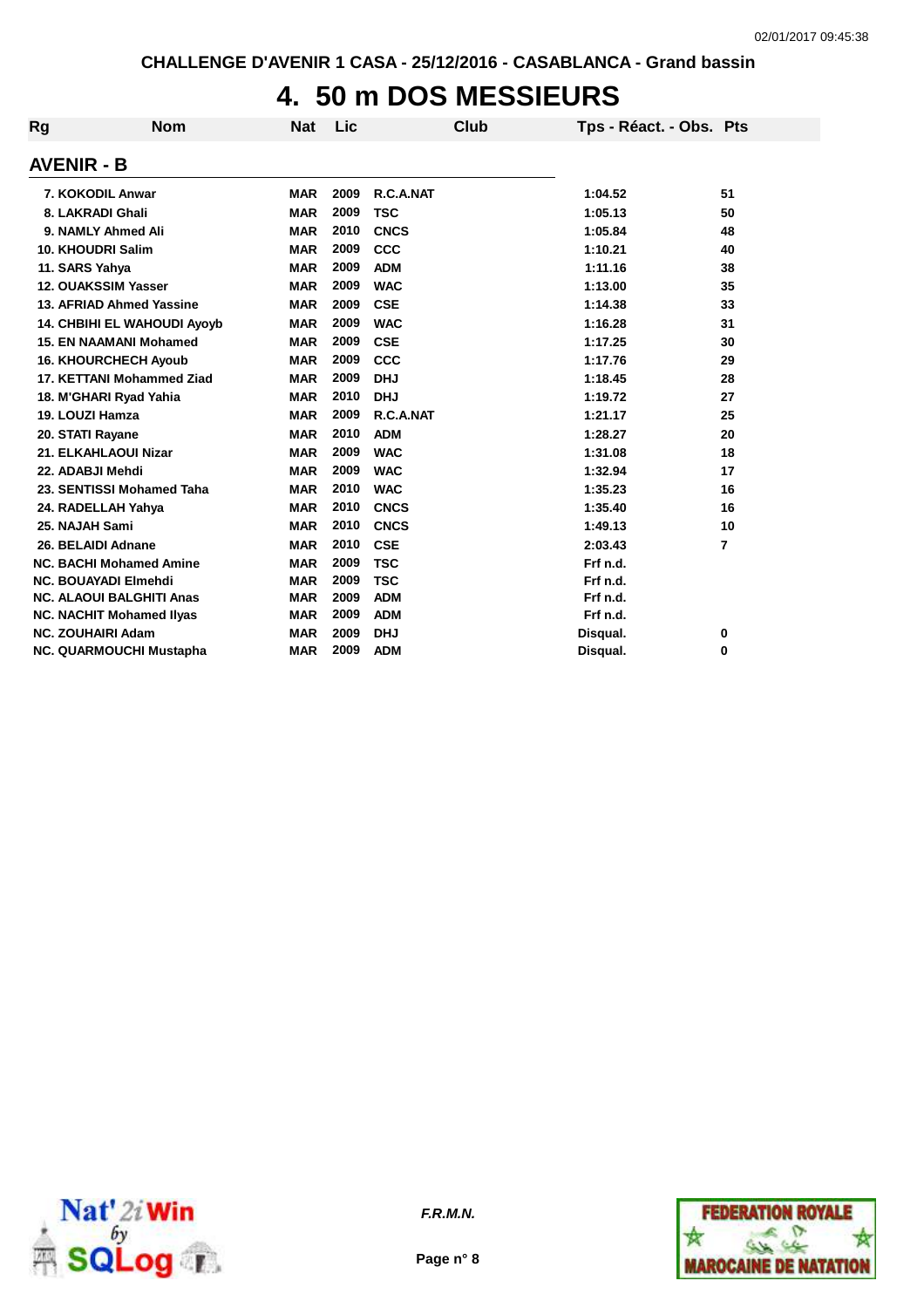## **5. 50 m BRASSE DAMES**

| Rg                      | <b>Nom</b>                         | <b>Nat</b> | Lic  | <b>Club</b>  | Tps - Réact. - Obs. Pts |     |
|-------------------------|------------------------------------|------------|------|--------------|-------------------------|-----|
| <b>AVENIR - A</b>       |                                    |            |      |              |                         |     |
|                         | 1. RIDA Oumnia                     | <b>MAR</b> | 2008 | <b>CNCS</b>  | 52.20                   | 186 |
|                         | 2. NACHAT Meriem                   | <b>MAR</b> | 2008 | <b>WAC</b>   | 56.53                   | 147 |
| 3. BAHI Diaa            |                                    | <b>MAR</b> | 2008 | R.C.A.NAT    | 56.55                   | 146 |
|                         | 4. JALAL Basma                     | <b>MAR</b> | 2008 | R.C.A.NAT    | 58.73                   | 131 |
| 5. DEFAA Zineb          |                                    | <b>MAR</b> | 2008 | R.C.A.NAT    | 59.72                   | 124 |
| 6. RAJI Imane           |                                    | <b>MAR</b> | 2008 | R.C.A.NAT    | 1:06.77                 | 89  |
|                         | 7. DINOURI Malak                   | <b>MAR</b> | 2008 | R.C.A.NAT    | 1:11.34                 | 73  |
| 8. NOUINI Alae          |                                    | <b>MAR</b> | 2008 | <b>CSEJL</b> | 1:14.84                 | 63  |
|                         | 9. BOUCHRIF Yasmine                | <b>MAR</b> | 2008 | R.C.A.NAT    | 1:16.23                 | 59  |
|                         | 10. SAROUF Sofia                   | <b>MAR</b> | 2008 | R.C.A.NAT    | 1:16.31                 | 59  |
| 11. ATIF Majda          |                                    | <b>MAR</b> | 2008 | <b>CNCS</b>  | 1:38.20                 | 28  |
|                         | 12. JOUNAID Marwa                  | <b>MAR</b> | 2008 | R.C.A.NAT    | 1:59.46                 | 15  |
|                         | <b>NC. MAHIR Yasmine</b>           | <b>MAR</b> | 2008 | R.C.A.NAT    | Frf n.d.                |     |
| <b>NC. METRI Meriem</b> |                                    | <b>MAR</b> | 2008 | R.C.A.NAT    | Frf n.d.                |     |
| <b>NC. MAHER Arwa</b>   |                                    | <b>MAR</b> | 2008 | <b>CNCS</b>  | Frf n.d.                |     |
|                         | <b>NC. GHENDOUR Chaimae</b>        | <b>MAR</b> | 2008 | <b>CNCS</b>  | Disqual.                | 0   |
|                         | <b>NC. NAOUM Ghita Tassnim</b>     | <b>MAR</b> | 2008 | <b>CNCS</b>  | Disqual.                | 0   |
| <b>AVENIR - B</b>       |                                    |            |      |              |                         |     |
|                         | 1. KOKODIL Farah                   | <b>MAR</b> | 2010 | R.C.A.NAT    | 1:18.94                 | 54  |
|                         | 2. BENLAANAYA Marwa                | <b>MAR</b> | 2009 | R.C.A.NAT    | 1:19.50                 | 52  |
|                         | 3. FENNICH Aya                     | <b>MAR</b> | 2009 | R.C.A.NAT    | 1:20.59                 | 50  |
|                         | <b>4. FENNICH Alae</b>             | <b>MAR</b> | 2009 | R.C.A.NAT    | 1:20.85                 | 50  |
|                         | 5. RIDHI Fatimazahra               | <b>MAR</b> | 2009 | R.C.A.NAT    | 1:30.15                 | 36  |
|                         | 6. GHILANE EL HASSANI Fatima Zahra | <b>MAR</b> | 2010 | R.C.A.NAT    | 1:38.38                 | 27  |
|                         | 7. MOUCHID Kenza                   | <b>MAR</b> | 2009 | R.C.A.NAT    | 1:46.20                 | 22  |
|                         | 8. CHAFKI Romayssae                | <b>MAR</b> | 2009 | R.C.A.NAT    | 1:54.14                 | 17  |
| 9. AICH Aya             |                                    | <b>MAR</b> | 2010 | R.C.A.NAT    | 1:55.47                 | 17  |





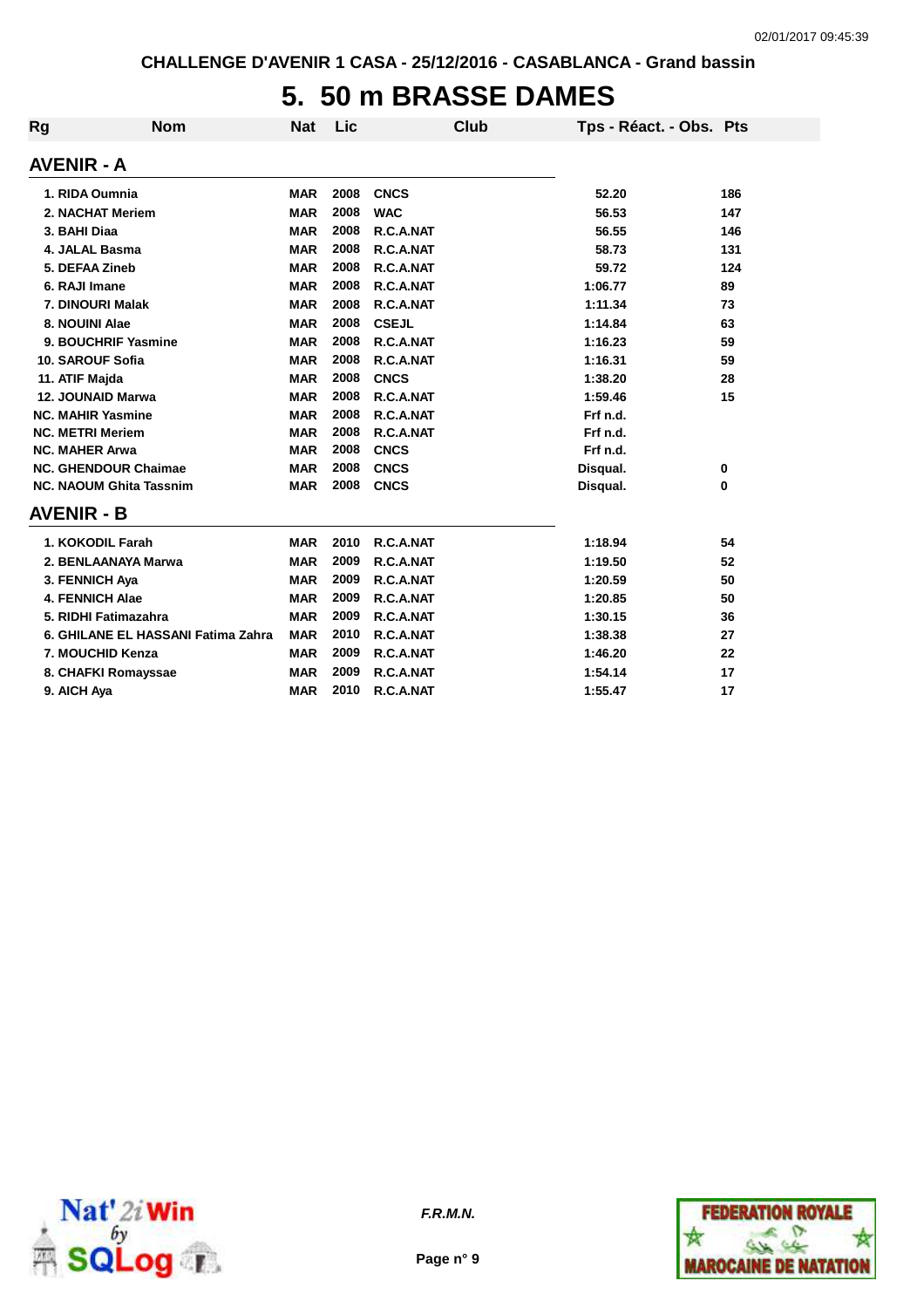## **6. 50 m BRASSE MESSIEURS**

| Rg | <b>Nom</b>                       | <b>Nat</b> | Lic  | Club         | Tps - Réact. - Obs. Pts |     |
|----|----------------------------------|------------|------|--------------|-------------------------|-----|
|    | <b>AVENIR - A</b>                |            |      |              |                         |     |
|    | 1. ESSAYEH Ilyass                | <b>MAR</b> | 2008 | <b>CNCS</b>  | 52.78                   | 129 |
|    | 2. EDDARI Ahmed Arrayane         | <b>MAR</b> | 2008 | R.C.A.NAT    | 53.75                   | 122 |
|    | 3. LABHAIRI Abderrahmane         | <b>MAR</b> | 2008 | <b>CNCS</b>  | 56.29                   | 106 |
|    | 4. HAJOUANE Mohamed Ayoub        | <b>MAR</b> | 2008 | R.C.A.NAT    | 58.56                   | 94  |
|    | 5. AKIL Rayane                   | <b>MAR</b> | 2008 | <b>CSEJL</b> | 1:04.30                 | 71  |
|    | 6. BENLAANAYA Omar               | <b>MAR</b> | 2008 | R.C.A.NAT    | 1:07.59                 | 61  |
|    | 7. ELAZHARI Abdelhadi            | <b>MAR</b> | 2008 | <b>CNCS</b>  | 1:12.38                 | 50  |
|    | 8. BELMOUADDINE Hamza            | <b>MAR</b> | 2008 | R.C.A.NAT    | 1:14.04                 | 46  |
|    | 9. KASMI Zakaria                 | <b>MAR</b> | 2008 | R.C.A.NAT    | 1:16.90                 | 41  |
|    | 10. MOSSADDIK Adam               | <b>MAR</b> | 2008 | <b>CNCS</b>  | 1:21.64                 | 34  |
|    | <b>NC. KDIDER Mohammed Amine</b> | <b>MAR</b> | 2008 | R.C.A.NAT    | Frf n.d.                |     |
|    | <b>NC. BENAMGHAR Reda</b>        | <b>MAR</b> | 2008 | <b>CNCS</b>  | Frf n.d.                |     |
|    | <b>AVENIR - B</b>                |            |      |              |                         |     |
|    | 1. ESSADEQ Mohammed              | <b>MAR</b> | 2009 | <b>CNCS</b>  | 55.63                   | 110 |
|    | 2. EZZIDI Yasser                 | <b>MAR</b> | 2009 | R.C.A.NAT    | 56.45                   | 105 |
|    | 3. KOKODIL Anwar                 | <b>MAR</b> | 2009 | R.C.A.NAT    | 1:12.28                 | 50  |
|    | 4. CHAHI Mohamed Taha            | <b>MAR</b> | 2010 | R.C.A.NAT    | 1:25.09                 | 30  |
|    | 5. LOUZI Hamza                   | <b>MAR</b> | 2009 | R.C.A.NAT    | 1:34.19                 | 22  |
|    | <b>NC. CASTERS Ilyas</b>         | <b>MAR</b> | 2009 | R.C.A.NAT    | Frf n.d.                |     |



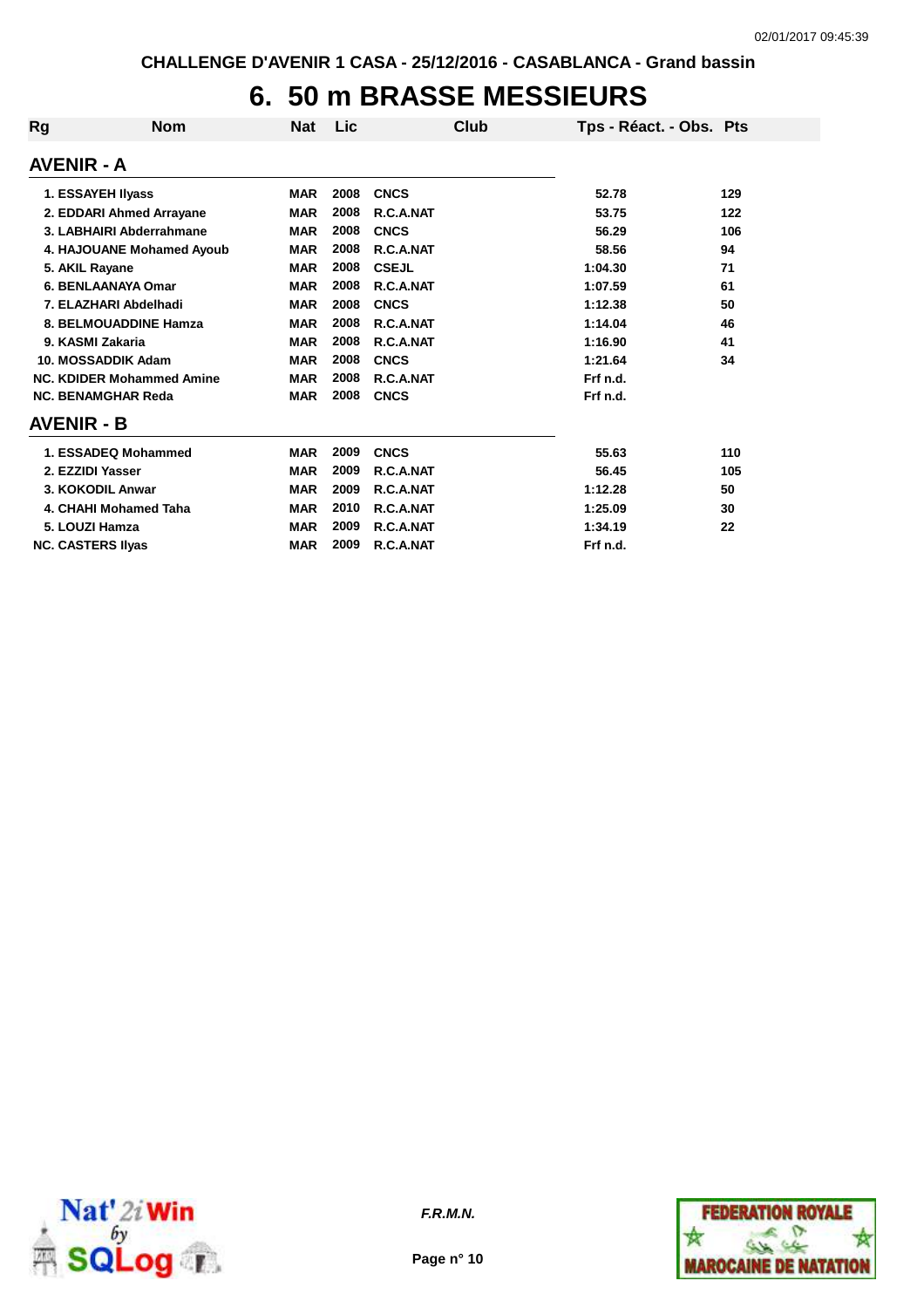## **7. 4 x 50 m NAGE LIBRE DAMES**

| Rg | <b>Nom</b>                  | <b>Nat</b> | Lic  |             | <b>Club</b> | Tps - Réact. - Obs. Pts |     |
|----|-----------------------------|------------|------|-------------|-------------|-------------------------|-----|
|    | AVENIR - A                  |            |      |             |             |                         |     |
|    | 1. JALAL Basma              | <b>MAR</b> | 2008 | R.C.A.NAT   |             | 3:03.02                 | 154 |
|    | <b>MOUSTAGHFIR Ghita</b>    | <b>MAR</b> | 2008 | R.C.A.NAT   |             |                         | 154 |
|    | <b>BAHI Diaa</b>            | <b>MAR</b> | 2008 | R.C.A.NAT   |             |                         | 154 |
|    | <b>DEFAA Zineb</b>          | <b>MAR</b> | 2008 | R.C.A.NAT   |             |                         | 154 |
|    | 2. CHEDDADI Leila           | <b>MAR</b> | 2008 | <b>CNCS</b> |             | 3:03.30                 | 153 |
|    | <b>EL GHOURARI Soraya</b>   | <b>MAR</b> | 2008 | <b>CNCS</b> |             |                         | 153 |
|    | <b>RIDA Oumnia</b>          | MAR        | 2008 | <b>CNCS</b> |             |                         | 153 |
|    | <b>AMIRI Alaa</b>           | MAR        | 2008 | <b>CNCS</b> |             |                         | 153 |
|    | 3. KOUNIA Marwa             | <b>MAR</b> | 2008 | <b>CSE</b>  |             | 3:37.63                 | 91  |
|    | <b>BENHAMOU Ghita</b>       | MAR        | 2008 | <b>CSE</b>  |             |                         | 91  |
|    | <b>TEGMOUSSE Amira</b>      | <b>MAR</b> | 2008 | <b>CSE</b>  |             |                         | 91  |
|    | <b>LABYAD Rim</b>           | MAR        | 2008 | <b>CSE</b>  |             |                         | 91  |
|    | 4. NADIF Islam              | <b>MAR</b> | 2008 | <b>ADM</b>  |             | 4:01.59                 | 67  |
|    | <b>SORY Meryem</b>          | <b>MAR</b> | 2008 | <b>ADM</b>  |             |                         | 67  |
|    | <b>SEKHRA Samia Khadija</b> | <b>MAR</b> | 2008 | <b>ADM</b>  |             |                         | 67  |
|    | <b>SABBAGH Nada</b>         | <b>MAR</b> | 2008 | <b>ADM</b>  |             |                         | 67  |
|    | <b>NC. NACHAT Meriem</b>    | <b>MAR</b> | 2008 | <b>WAC</b>  |             | Frf n.d.                |     |
|    | <b>RACHDY Marwa</b>         | <b>MAR</b> | 2008 | <b>WAC</b>  |             |                         |     |
|    | <b>EL MOUNTABIH Dounia</b>  | MAR        | 2008 | <b>WAC</b>  |             |                         |     |
|    | <b>OUSSI Riham</b>          | MAR        | 2008 | <b>WAC</b>  |             |                         |     |
|    | <b>AVENIR - B</b>           |            |      |             |             |                         |     |
|    | 1. ATIA Safaa               | <b>MAR</b> | 2009 | <b>WAC</b>  |             | 3:58.21                 | 70  |
|    | <b>ENNHAILI Hiba</b>        | <b>MAR</b> | 2009 | <b>WAC</b>  |             |                         | 70  |
|    | <b>BELHOCINE Tiwinas</b>    | <b>MAR</b> | 2009 | <b>WAC</b>  |             |                         | 70  |
|    | <b>MAAROUFI Lina</b>        | MAR        | 2010 | <b>WAC</b>  |             |                         | 70  |
|    | 2. FENNICH Alae             | <b>MAR</b> | 2009 | R.C.A.NAT   |             | 4:25.77                 | 50  |
|    | <b>ADERRAB Yasmine</b>      | <b>MAR</b> | 2010 | R.C.A.NAT   |             |                         | 50  |
|    | <b>FENNICH Aya</b>          | <b>MAR</b> | 2009 | R.C.A.NAT   |             |                         | 50  |
|    | <b>MAHLI Roaya</b>          | MAR        | 2009 | R.C.A.NAT   |             |                         | 50  |
|    | 3. HABBOUBI Malak           | <b>MAR</b> | 2010 | <b>CNCS</b> |             | 4:31.47                 | 47  |
|    | <b>BELLALI Selma</b>        | <b>MAR</b> | 2009 | <b>CNCS</b> |             |                         | 47  |
|    | <b>SABIR Zineb</b>          | <b>MAR</b> | 2010 | <b>CNCS</b> |             |                         | 47  |
|    | <b>CHEMMAOUI Maroua</b>     | <b>MAR</b> | 2009 | <b>CNCS</b> |             |                         | 47  |



**F.R.M.N.**